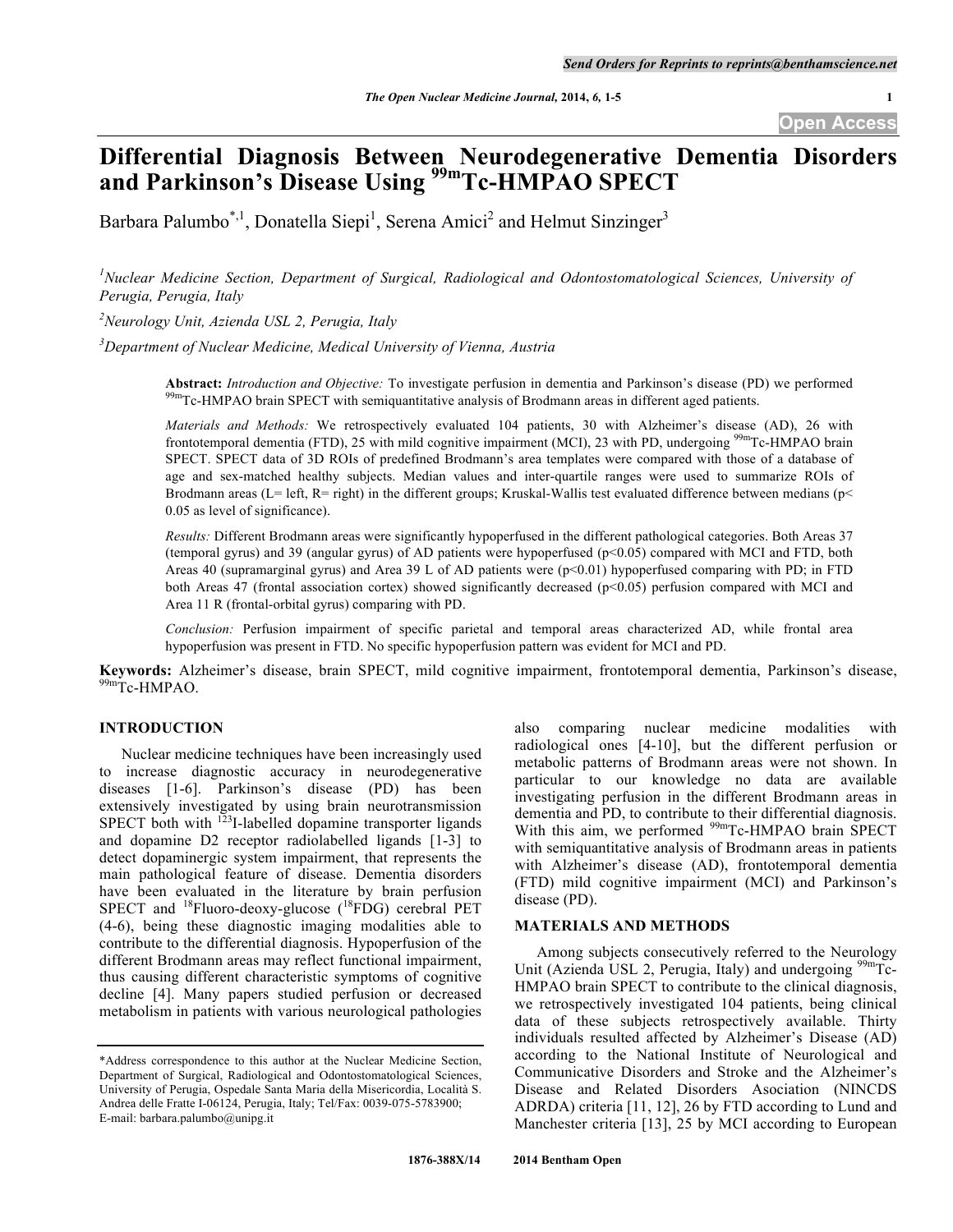Alzheimer's Disease Consortium (EADC) criteria [14], 23 by Parkinson's disease (PD) according to the Consensus Statement of the Movement Disorder Society on Tremor [15] and the Hoehn & Yahr staging scale [16], not showing cognitive decline.

AD patients ( 16 males, 14 females) had an age range of 69-84 years and the disease duration varied between 1 up to-3 years. The Mini Mental State Examination (MMSE) scores ranged from 10 to 24, Clinical Dementia Rating (CDR) scores were 1-2 and Hamilton Depression Rating Scale (HDRS) scores were <18. Patients with FTD ( 14 males, 12 females) were 67-82 years old, with MMSE scores of 9-24 and CDR scores of 1-2. MCI patients (12 males, 13 females) had an age range of 64-85 years, MMSE scores of 25-28 and CDR score of 0.5.

All PD patients ( 10 males, 13 females, range of age 65- 84 years) had a H&Y score  $\leq$  2, indicating an early stage of the disease. Patients presented very mild symptoms (generally mild bradykinesia and rigidity) with aging brain without cognitive decline, as evidenced by the neuropsychological assessment (MMSE  $> 27$ ). <sup>123</sup>I-FP-CIT brain SPECT was performed to complete the diagnostic work-up to confirm PD, as previously described [1].

All dementia and PD patients had a brain CT scan or MRI negative for focal lesions and showed findings consistent with age (atrophy).

Brain Single-Photon Emission Tomography (SPECT) with <sup>99m</sup>Tc-hexamethyl-propylenamine-oxime (HMPAO) (GE Healthcare, Milwaukee, WI, USA) was carried out in all patients to contribute to the clinical diagnosis. All patients signed a written informed consent. An intravenous administration of 740 MBq of the radiopharmaceutical was performed in each patient in an antecubital vein cannulated 10 min before the scan, the subject being in dorsal decubitus in a room with ambient noise and light under control.

Images were acquired 60 minutes after radiopharmaceutical injection by a dual head gamma–camera (Millennium VG, General Electric Medical System, Milwaukee, WI, USA) equipped with high resolution collimators. A 15% window centered on the  $140 \text{keV}$  photopeak for  $99 \text{mTc}$  was used. One hundred and twenty projections were carried out with a 128x128 matrix for 25sec per view in a step-andshoot mode over a 360° orbit with zoom factor 1.5; total acquisition time was 27 minutes. Acquisition was threedimensionally reconstructed by filtered back projection by means of a Butterworth filter (cut-off frequency 0.5, order 10). Chang's attenuation correction was carried out. Oblique reorientation for transaxial, coronal, and sagittal planes was performed. Images were elaborated by NeuroGam program (Segami Corporation, Columbia, MD, USA), a software application able to map the SPECT brain images into a stereotactic atlas (Talairach) [4].

Three-dimensional volume of the brain was reoriented defining a line that fitted the inferior pole of the occipital lobe and the inferior edge of the frontal lobe; this line was automatically rendered horizontal. Raw data were corrected for lateral deviations defining a line above the interhemispheric fissure and automatically orienting this line in the vertical plane. In the reoriented image the intermediate level of the pons and anterior plane of the temporal lobes were defined thus defining the vertical anterior commissure line (AC) and the posterior commissure line (PC). The volume of analysis was limited in the lateral planes, superior and inferior planes of the brain. Therefore, the Talairach technique rendered the brain volume into a normalized volume, thus allowing a voxel by voxel comparison of radiopharmaceutical uptake in the brain cortex with a normal data-base of subjects (volumetrically corrected) including normal adults aged 18-45 years and normal subjects older than 45 years. For each patient volumetric reconstructions of the qualitative analysis were obtained, with the cortical perfusion level represented by a colorimetric continue scale (from orange to blue) and volumetric reconstructions of the semiquantitative analysis where regions with perfusion values 2 or 3 standard deviations (SD) above the normal mean values were coloured in red and fuchsia, respectively, and areas with perfusion values 2 or 3 SD below normal mean values in light blue and blue, respectively, as previously described [4]. In Fig. (**1**) a semiquantitative analysis of a patient with AD is reported.

A predefined Brodmann's area template was used for the semiquantitative analysis to define with high reproducibility the exact localization of hypoperfusion areas. A comparison between perfusion SPECT data of these 3D ROIs and those of the data base of healthy subjects of the same age and gender (as provided by manufacturers) was carried out. Results were expressed as standard deviation difference with respect to normal subjects.

Median values and inter-quartile ranges were used to summarize radiopharmaceutical uptake in the different ROIs in the four groups of patients studied; statistical difference between medians was evaluated by Kruskal-Wallis test, considering p< 0.05 as level of significance.

#### **RESULTS**

The different groups of patients examined showed significant and specific hypoperfusion patterns in the different Brodmann areas.

AD patients had significant hypoperfusion  $(p<0.05)$  in both Areas 37 (temporal gyrus) and 39 (angular gyrus) [median and inter-quartile range  $37L$ :  $-1.7$  ( $-2.1 - -0.8$ );  $37R$ :  $-1.6$  ( $-2.1$  –  $-0.7$ );  $39L$ :  $-2.4$ ( $-3.2$  –  $-1.4$ );  $39R$ :  $-1.7$ ( $-2.8$  – 1.0)] with respect to MCI [37L: -1.0(-1.7 – -0.4); 37R: -0,9(-  $1.8 - -0.5$ ; 39L:  $-1.5(-2.3 - -0.7)$ ; 39R:  $-1.0(-1.7 - -0.4)$ ] and FTD [37L: -1.1(-1.7 – -0.9); 37R: -1.1(-1.7 – -0.4); 39L: - 1.6(-2.4 – -0.8); 39R: -0.9(-2.3 – -0.7)] subjects. Furthermore AD patients presented significantly  $(p<0.01)$  reduced perfusion in both Areas 40 (supramarginal gyrus) [40L: -2.6  $(-3.4 - 1.8)$ ; 40R:  $-2.0$   $(-3.2 - 1.4)$ ] compared with MCI patients  $[40L: -1.6(-2.5 - -1.2); 40R: -1.8(-2.7 - -0.7)]$  and in Area 39 L [ 39L: -2.4(-3.2 – -1.4)] compared with PD [39L:  $-1.2(-2.0 - 0.9)$ ].

FTD subjects showed significantly decreased perfusion (p<0.05) in both Areas 47 (frontal association cortex) [47L: - 2.0(-2.7 – -1.5); 47R: -1.7 (-2.1 – -0.5)] versus MCI [47L: -1.2(-2.0 – -0.7); 47R:  $-0.7(-1.5 - 0.4)$ ] and in Area 11 R (frontal-orbital gyrus) [11R: -0.5(-0.6 – 0.8)] versus PD  $[11R: 0.4(-0.7 - 0.5)].$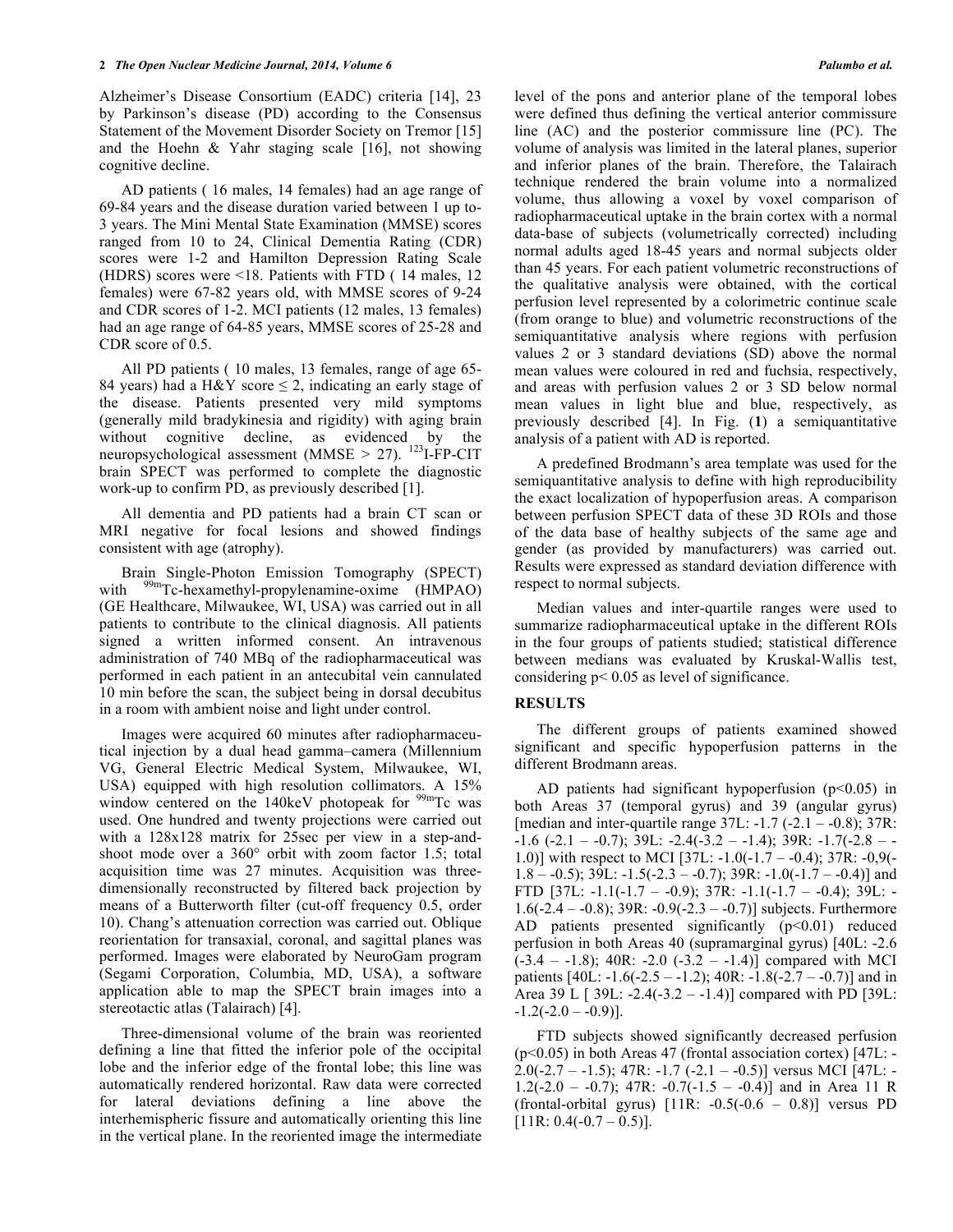

Fig. (1). Brain <sup>99m</sup>Tc-HMPAO SPECT of a patient with AD. Volumetric reconstruction of the semiquantitative analysis. On the left part of the figure the colour bar indicating the decrease in standard deviations (SD) with respect to normal sex and age-matched control subjects is reported. A significant hypoperfusion (<2-3 SD with respect to healthy subjects of the same age and gender) is shown in the parietal, occipito-parietal and temporal regions (including Brodmann areas 37, 39 and 40 were significantly different as compared to other patients).

No significantly impaired areas were observed in FTD with respect to AD. The MCI group had diffuse hypoperfusion in specific Brodmann areas.

The Median values and inter-quartile ranges of the different Brodmann areas significantly hypoperfused in the different categories of the patients studied are reported in Table **1**.

# **DISCUSSION**

The main result of this study was that only AD was characterized by a definite hypoperfusion pattern as defined by Brodmann areas with respect to all the other groups (FTD, MCI and PD), showing significantly decreased perfusion in bilateral angular, supramarginal and left fusiform gyri. The left angular gyrus (Brodmann area 39) is

located close to the supramarginal gyrus in the parietal lobe and is involved in sentence generation, number processing and calculation. Supramarginal gyrus (Brodmann area 40) is involved in language perception and processing. Brodmann area 37 is an occipito-temporal area of the cortex known as fusiform gyrus, involved in processing of colour information, face and body recognition as well as word recognition. The impairment of these Brodmann areas in our patients seems to represent a functional marker of AD, particularly because all these three areas are polymodal associative cortices that are directly connected with the hippocampus and the amygdala and correspond to stage III of Braak and Braak stage of amyloid plaque deposition [17]. Neurofibrillary changes confined to the entorhinal region and an abundance of cortical amyloid in cases of presenile and senile dementia were present [17].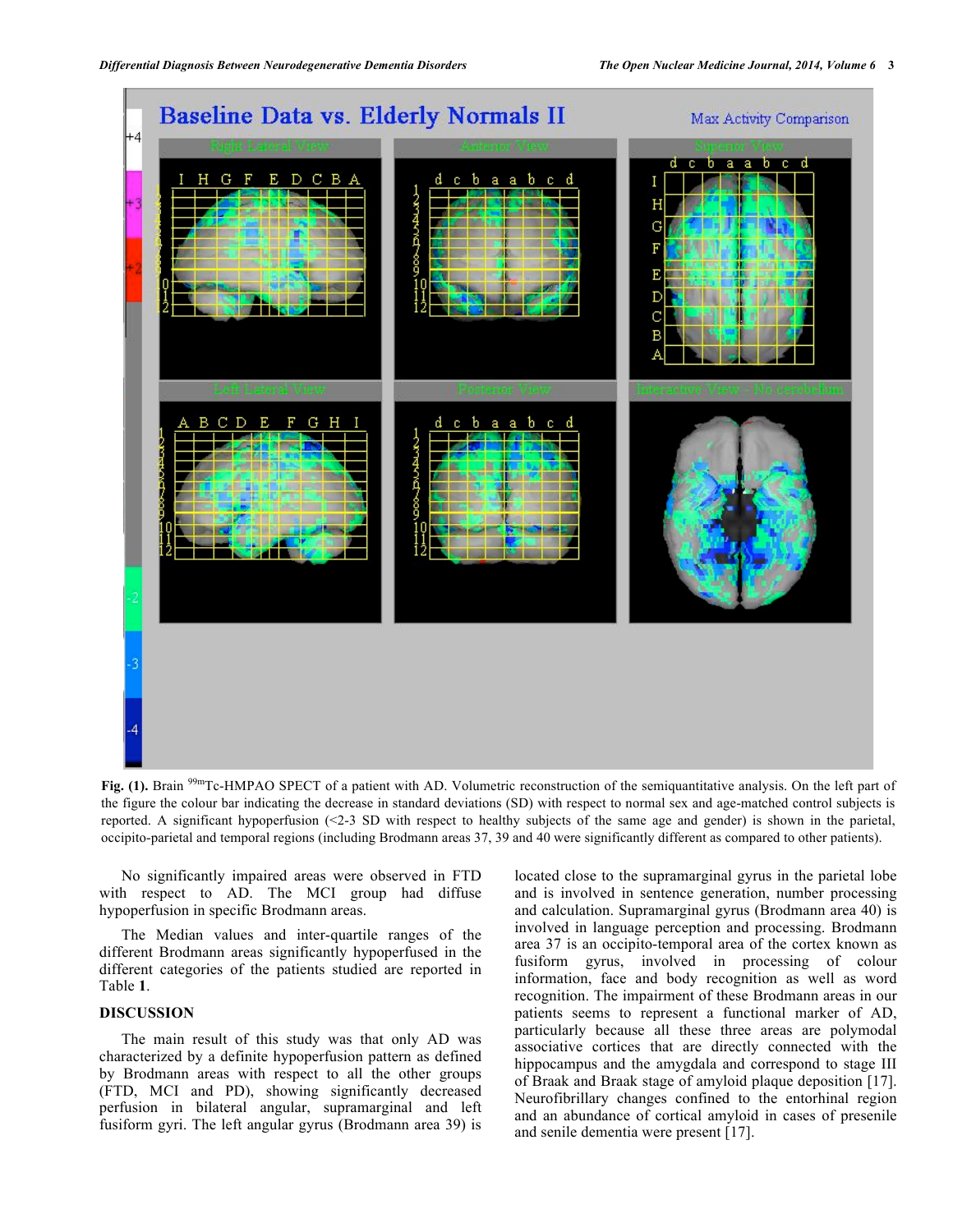| <b>Brodmann Area</b> | AD.                     | <b>FTD</b>                       | MCI                     | <b>PD</b>           |
|----------------------|-------------------------|----------------------------------|-------------------------|---------------------|
| 11 Right             | $-0.3$ ( $-0.8 - 0.8$ ) | $-0.5(-0.6-0.8)^{4}$             | $-0.2(-0.8 - 0.3)$      | $0.4(-0.7-0.5)$     |
| 11 Left              | $-0.3(-0.9 - 0.5)$      | $-0.2(-1.1-0.1)$                 | $-0.4$ ( $-1.0 - 0.4$ ) | $0.2(-0.9 - 0.4)$   |
| 37 Right             | $-1.6(-2.1 - -0.7)^*$   | $-1.1(-1.7 - -0.4)$              | $-0.9(-1.8 - -0.5)$     | $-1.5(-1.9 - -0.6)$ |
| 37 Left              | $-1.7(-2.1 - 0.8)$ *    | $-1.1(-1.7 - -0.9)$              | $-1.0(-1.7 - -0.4)$     | $-1.5(-1.9 - -0.6)$ |
| 39 Right             | $-1.7(-2.8 - 1.0)^*$    | $-0.9(-2.3 - 0.7)$               | $-1.0(-1.7 - -0.4)$     | $-1.5(-2.5 - -0.8)$ |
| 39 Left              | $-2.4(-3.2 - 1.4)^*$    | $-1.6(-2.4 - 0.8)$               | $-1.5(-2.3 - 0.7)$      | $-1.2(-2.0 - 0.9)$  |
| 40 Right             | $-2.0(-3.2 - -1.4)$     | $-1.8(-2.8 - 0.7)$               | $-1.8(-2.7 - -0.7)$     | $-1.8(-2.7 - -0.7)$ |
| 40 Left              | $-2.6(-3.4 - 1.8)$      | $-2.1$ $(-3.0 - 1.3)$            | $-1.6(-2.5 - -1.2)$     | $-2.5(-3.5 - -1.1)$ |
| 47 Right             | $-1.6(-1.9-0.1)$        | $-1.7(-2.1 - -0.5)$ <sup>*</sup> | $-0.7(-1.5 - -0.4)$     | $-1.6(-1.9 - -0.5)$ |
| 47 Left              | $-1.8(-2.4 - -0.4)$     | $-2.0(-2.7 - -1.5)$ <sup>*</sup> | $-1.2(-2.0 - -0.7)$     | $-1.7(-2.5 - -0.9)$ |

**Table 1. Median Values and Inter-Quartile Ranges of the Different Hypoperfused Brodmann Areas in the Different Categories of Patients Studied**

 $\textdegree p$  < 0.05 versus PD.  $*_{p}$  < 0.05 versus FTD and MCI.

 $\degree$ p < 0.01 versus PD.

p < 0.01 versus MCI.

 $\textdegree p$  < 0.05 versus MCI.

FTD had a significant hypoperfusion pattern only compared with MCI (in the Frontal Association cortex) and PD (in the frontal-orbital gyrus). The frontal association area of the brain contributes to plan movements. It is also involved in personality, control of emotions and expression of emotional behaviour. The association area of the frontal lobe is also where planning occurs. Frontal-orbital gyrus is a brain area involved in decision making and emotion control. Impairment of brain areas belonging to the Frontal Cortex is consistent with the pathophysiology of FTD, a dementia disorder predominantly characterized by behavioural disturbance, criticity and emotion control loss. It is of interest that impairment of these brain regions was present in our patients only in comparison with less cognitively impaired groups of subjects, i.e. MCI and PD.

The inferior frontal and orbitofrontal gyri are part of the anterior network that is specifically damaged in FTD (anterior cingulate, fronto-insular, orbito-frontal and cingulofrontal cortices) [18]. This network is involved in social and emotional behaviour and empathy and has its neural correlate in reduction of von Economo neurons in the above described cortical regions [19].

Furthermore, MCI and PD patients were not significantly different and they did not evidence any area of specific decrease in perfusion able to distinguish them from AD and FTD. This could be explained because MCI is characterized by a mild cognitive decline consisting in particular in selective memory loss that is associated with only hippocampal and entorhinal cortex hypoperfusion, difficult to be detected for the intrinsic limitation technique. In addition, PD patients enrolled in this study were cognitively normal, thus without specific cortical involvement. Furthermore, it is of interest that the diffuse hypoperfusion found in these two groups might be a result of hypoactivation secondary to hyppocampal pathology in MCI and to basal ganglia pathology in PD patients.

Although many papers evaluated the role of brain perfusion SPECT and <sup>18</sup>FDG PET in AD and other dementia categories [4-6], thus reaching definite and homogeneous conclusions, the data available on brain perfusion and metabolism in PD are more conflicting. Some authors described cortical areas of hypermetabolism as a feature of PD, while others observed cortical hypometabolic regions [20, 21]. Furthermore, to our knowledge wide literature in evaluating and comparing AD and PD perfusion data is not available, in particular considering the different impairment of Brodmann areas in these pathological categories.

Borghammer *et al*. [20] in an interesting paper using simulated data demonstrating that the described subcortical hypermetabolism in PD [22, 23] could be related to an artefact of biased global mean (GM) normalization and that low-magnitude, extensive cortical hypometabolism was best identified by alternative data-driven normalization methods. Therefore, the authors hypothesized that PD was characterized by extensive cortical hypometabolism without subcortical hypermetabolism and tested it on 3 independent samples of PD patients, by comparing SPECT CBF images of 32 early-stage and 33 late-stage PD patients with those of 60 matched-controls and 18FDG PET images of 23 late-stage PD patients with those of 13 controls. Three different normalization methods were used: GM normalization, cerebellum normalization and reference cluster normalization as previously described [24]. Standard voxelbased statistics (fMRIstat) and principal component analysis (SSM) were carried out as statistical analysis. Furthermore, a meta-analysis of all quantitative CBF and CMRglc studies in the literature in PD was performed. Voxel-based analysis with GM normalization and the SSM method provided a similar performance, being both able to detect decreases in small cortical clusters and concomitant increases in extensive subcortical regions. By using cerebellum normalization more widespread cortical decreases were observed but no